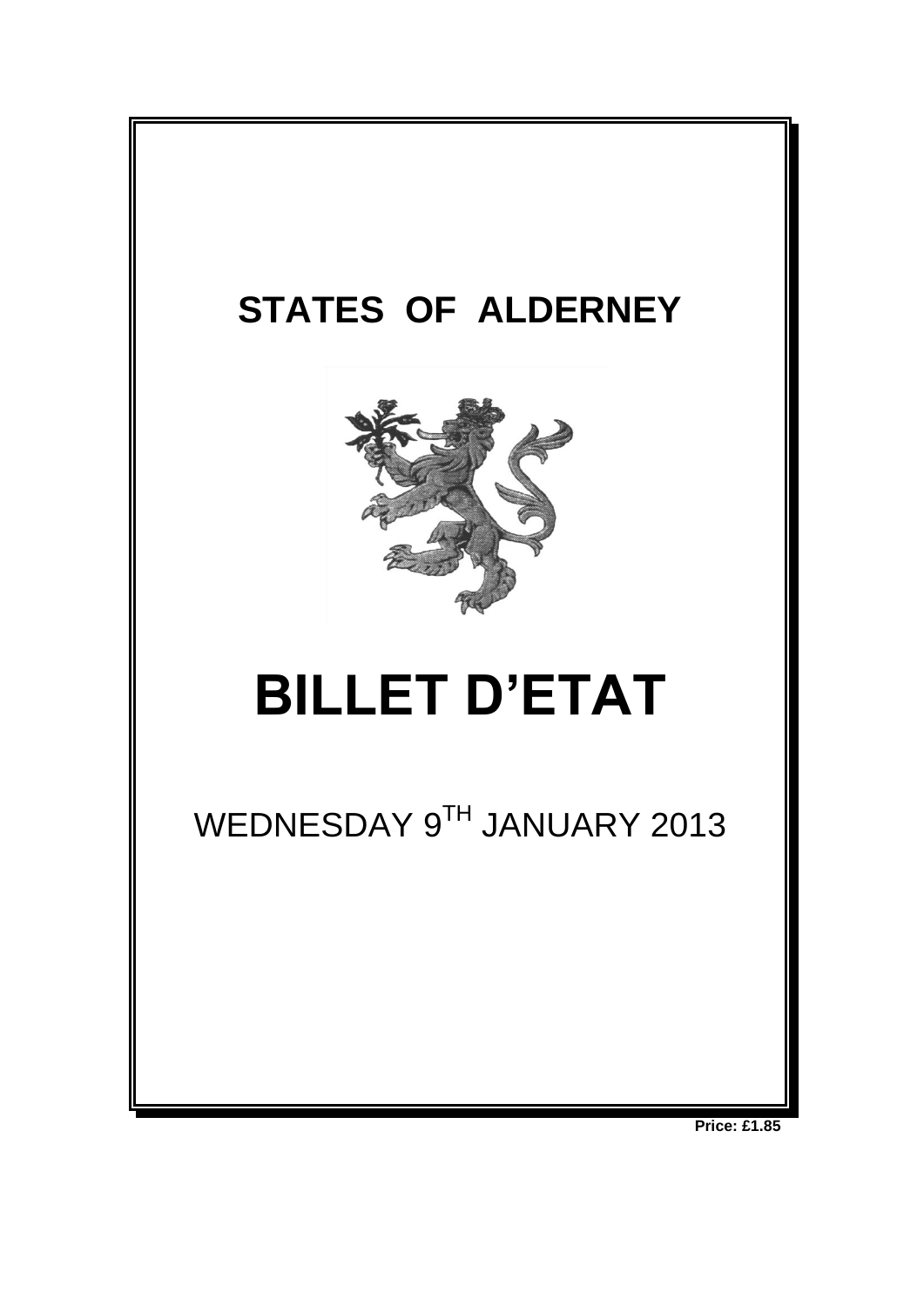# **STATES OF ALDERNEY**

# **BILLET D'ETAT FOR WEDNESDAY 9 TH JANUARY 2013**

Members of the States:

I have the honour to inform you that the Meeting of the States will be held at 5:30 pm on Wednesday 9<sup>th</sup>January 2013. This will be preceded by the People's Meeting, which will be held on Thursday 3rd January 2013 at 7:00 p.m. in the Island Hall.

> W Stuart Trought President

# **Item l Opening of the States**.

## **Item lI Presentation of Warrant**

The representative of His Excellency the Lieutenant-Governor of the Bailiwick of Guernsey will present his warrant of appointment

#### **Item III Election Procedure**

**The States is asked to decide whether the following elections should be by verbal vote, otherwise Rule 20 of the Rules of Procedure of the States Alderney, shall come into operation, ie., voting shall, unless the States otherwise resolves, be carried out by written ballot.**

## **Item IV Vice President**

**The States is asked to elect a Vice President for 2013**

# **Item V Appointment Of Auditors**

**The States is asked to appoint KPMG Channel Islands Limited to be the States Auditors for 2013.**

## **Item VI Policy and Finance Committee Mandate**

**The States is asked to approve the mandate of the Policy and Finance Committee (The Policy Committee), as follows:-**

*"To formulate and make recommendations to the States on all policy matters.*

*To be accountable for the financial management of the States.*

*To operate within the policies, guidelines and resolutions of the States.*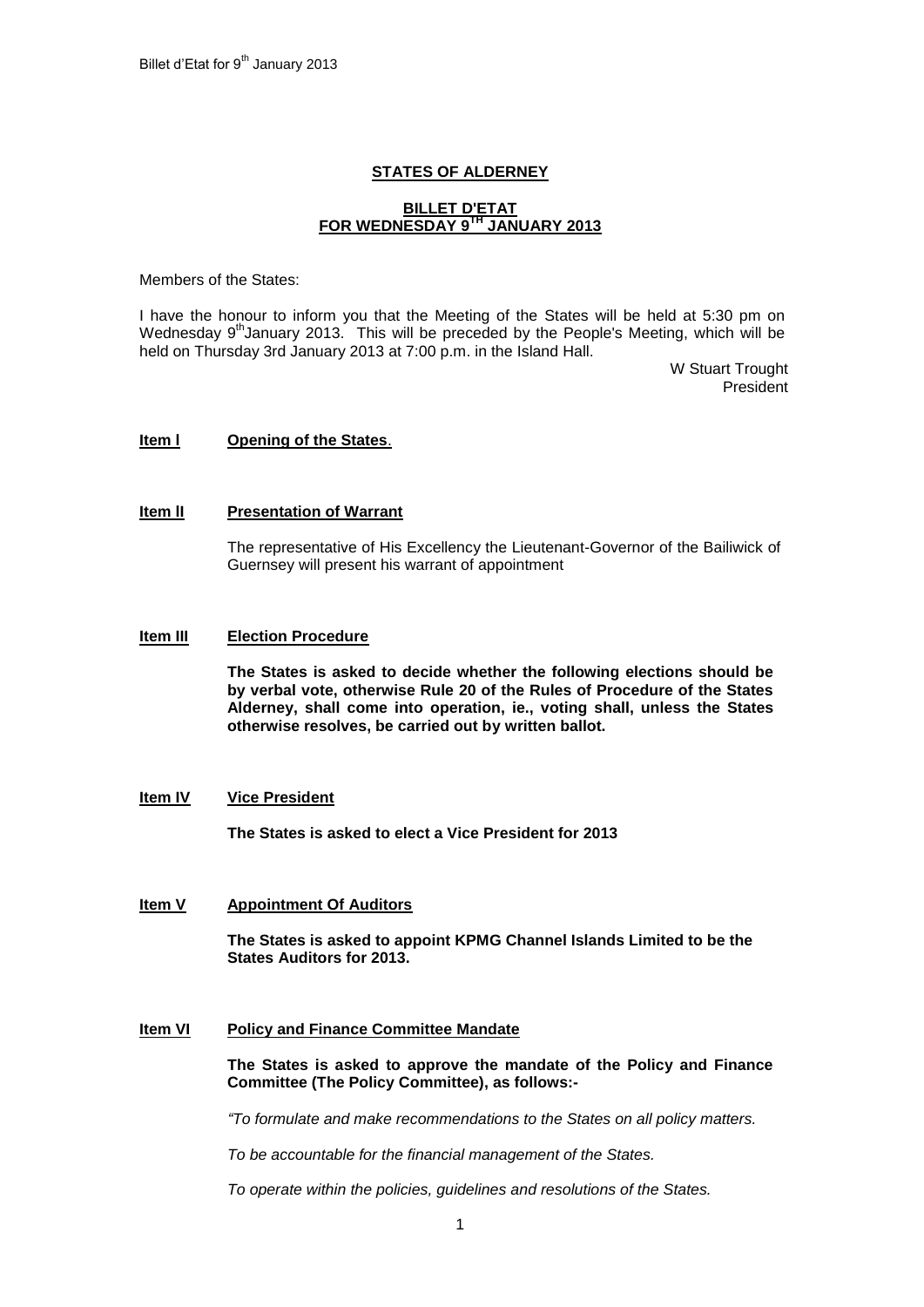*To liaise and negotiate with the States of Guernsey on all matters relating to the provision of transferred services and finance.*

*To be responsible for all external affairs.*

*To liaise with the General Services Committee and the Building and Development Committee in relation to their budget and legislative requirements.*

*To perform the following functions:*

# *Finance:*

*To present to the States the annual budget and audited accounts and, where necessary, report to the States thereon.*

*To monitor the income and expenditure of the States, its Committees and Trust Funds and, where appropriate, to add comment and recommendation to all applications to the States for money, votes and/or submissions to the States where public income and expenditure is involved.*

*To deal with all borrowings as authorised by the States, loans and the administration of all monies accruing to the States for specific purposes under the terms of various Trusts and Funds.*

*To be responsible for recommending to the States, whether by Ordinance or otherwise, the fees, dues and charges levied by the States for the provision of any service required to be provided under legislation and to approve the rents payable for States' land and properties.* 

*To be responsible for recommending to the States the level of Occupier's Rates.*

*To advise on the rents, premiums (if any) and duration of leases to be granted by the General Services Committee for all other States properties.*

*To submit leases to the States for approval in accordance with the Budget Rules and Procedures.*

*To be responsible for:-.*

- *a. dealing with States borrowings authorised by the States for specific purposes*
- *b. all States insurances*
- *c. postage stamp and coin issues and design approvals*
- *d. dealing with grants not exceeding £5000*
- *e. dealing with Hawkers Licences.*

# *The Economy:*

*To initiate, pursue and report to the States upon matters relating to the economy of the Island, including immigration, population, social services (financial aspects only), the development of an economic plan, employment, industry and e-commerce.*

*To deal with external authorities in fiscal and commercial matters.* 

*To be responsible for public relations and the promotion of the Tourist Industry.*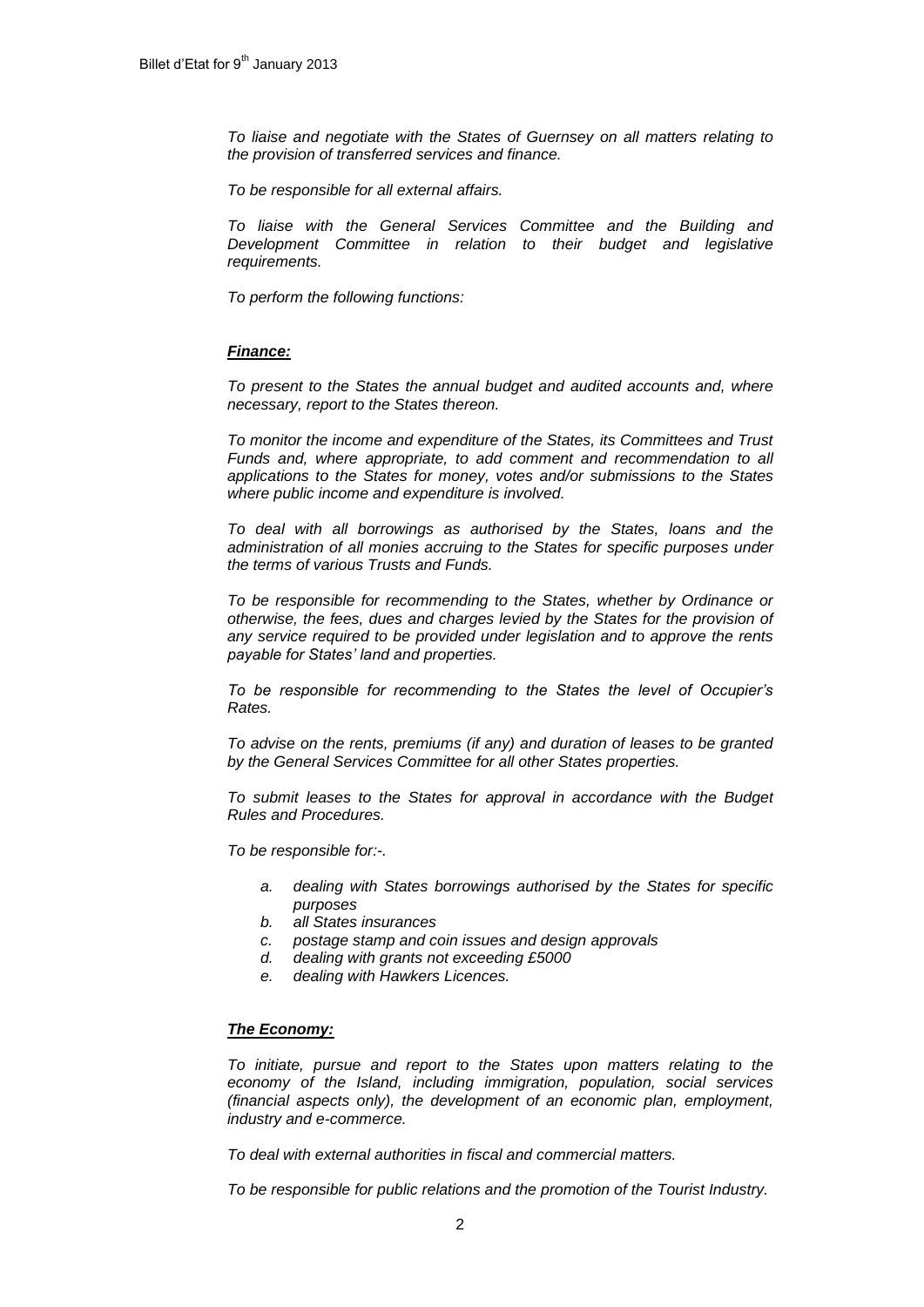*To monitor the economic policy of the States and to report and make recommendations for such amendments as deemed necessary.*

*To liaise with the Commerce and Employment Department on matters relating to economic planning.*

## *Constitution and Legal Matters:*

*To be responsible for all matters affecting the Constitution and all legislation (other than legislation falling specifically within the responsibility of the General Services and the Building and Development Control Committee).* 

*To be responsible for all matters relating to International Conventions, Treaties, Agreements, EU Directives and extended legislation from the United Kingdom.*

*To liaise as necessary with the Court of Alderney.*

*To be responsible for and the leasing and use of all States-owned Forts.*

*To be responsible for matters affecting:- Elections; Census; Import and Export Control; Telecommunications; Postal Services, Philately and Currency; Gambling; Emergency Fuel Control (The Energy (Bailiwick of Guernsey) Law, 1978); Dangerous Weapons; Civil Aviation; and Youth Training and Adult Education. Youth Services and activities.*

*To be responsible for all matters relating to welfare.*

*To be responsible for all matters not specifically falling within the mandate of the General Services Committee and the Building and Development Control Committee.*

#### *Staff and Offices:*

*To be the States Employment Board with responsibility for all matters relating to the employment of Established Staff and Public Service Employees (PSE's); and the management of office accommodation; to be the Civil Service Board*  referred to in the Terms and Conditions of Service for Civil Servants and the *Terms and Conditions of Employment for Public Service Employees as agreed between the Board and Unite, the Union.* 

*In particular to be responsible for the appointment of staff and the preparation and review of the Terms and Conditions of Service of all salaried staff (subject to the relevant provisions of the Government of Alderney Law) and to liaise with the Association of Guernsey Civil Servants.*

*To control establishment numbers.*

*To be responsible for staff pensions.*

*To liaise with Trades Unions on matters relating to the Terms and Conditions of Employment for Public Service Employees."*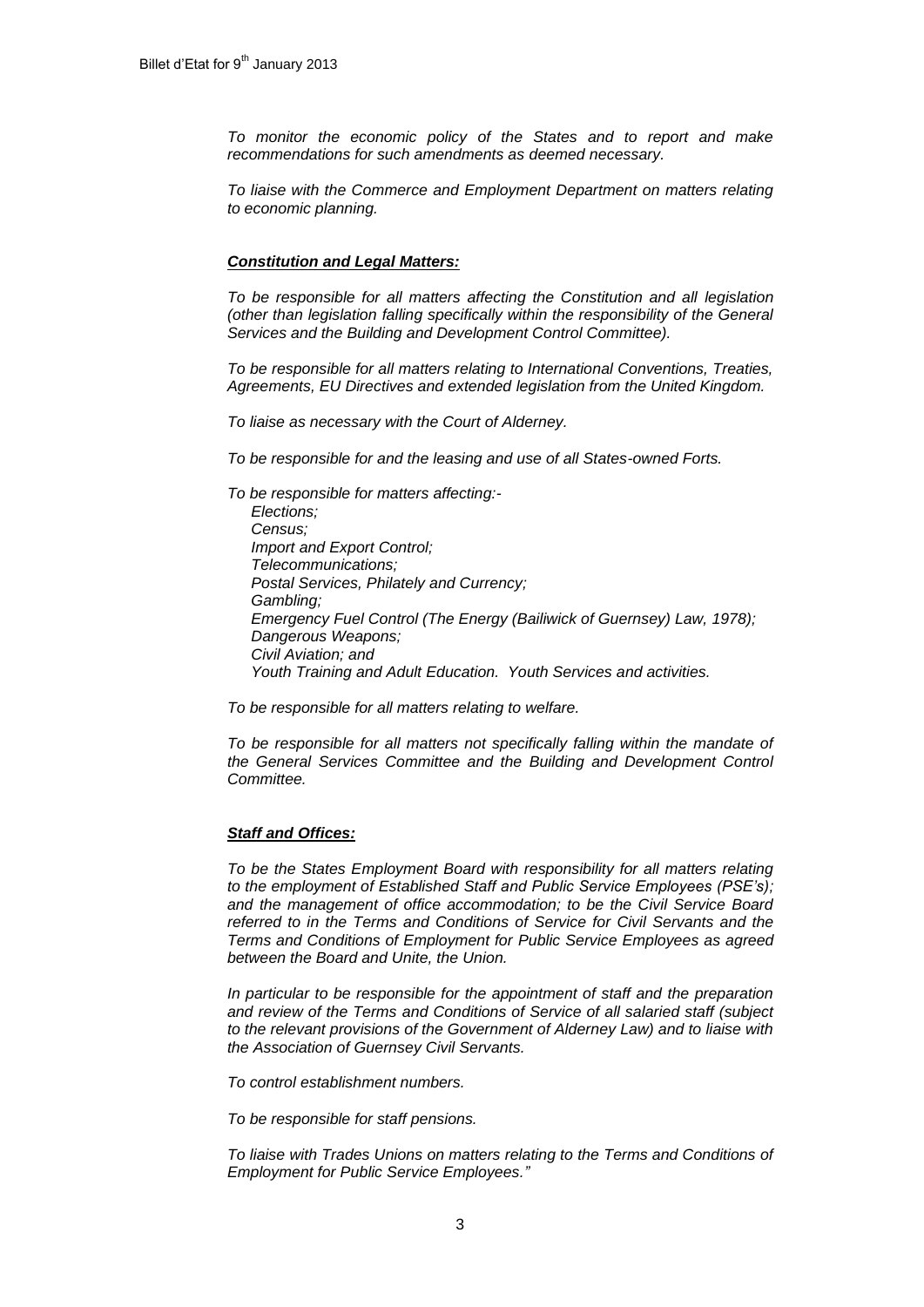## **Item VIl General Services Committee Mandate**

**The States is asked to approve the mandate of the General Services Committee, which in future will be known as "The Estates and Services Committee", as follows:-**

*"To be accountable to the States for the provision and implementation of all Government services provided and/or required by legislation, resolution or policy of the States within agreed budgets.*

*To liaise with the Policy and Finance Committee in relation to budgetary and legislative requirements.*

*To operate within the policies, guidelines and resolutions of the States.*

*In particular, to perform the following functions:-*

*To be accountable for the administration of the harbour and its functions and to make recommendations to the Policy and Finance Committee on all fees, dues and charges required to be levied by legislation.*

*To deal with shipping and all matters relating to the sea.*

*To be responsible for the continuing investigations into a marina in Alderney.*

*To deal with all matters relating to the railway.*

*To administer and maintain all States' buildings including offices; to be accountable for all public works; to place contracts for public works; to be responsible for refuse collection and its disposal.*

*To be responsible for the Fire Brigade; for emergency services; for sewage disposal; and for traffic control.*

*To be accountable for all States' properties which are not the responsibility of the Policy and Finance Committee.* 

*To be responsible for recreation and sports activities.* 

*To be responsible for the Saye Beach Camp site.*

*To be responsible for all matters relating to the allocation of States housing.*

*To be accountable as the Water Board for the provision of water supplies on the Island in accordance with the legislation applicable thereto.*

*To be responsible for the leasing of all States Properties, other than Forts, in the ownership of the States; to deal with all matters relating to agriculture, livestock, other animals, birds and vermin; to administer the Island of Burhou; to be responsible for forestation and fencing and management of all States land including the consolidation of parcels and not to reduce the area of such land without the authority of the States; and be responsible for the slaughterhouse.*

*To be responsible for all matters relating to sea fisheries.*

*To be responsible for environmental monitoring and for the co-ordination of public services in the event of a civil emergency.*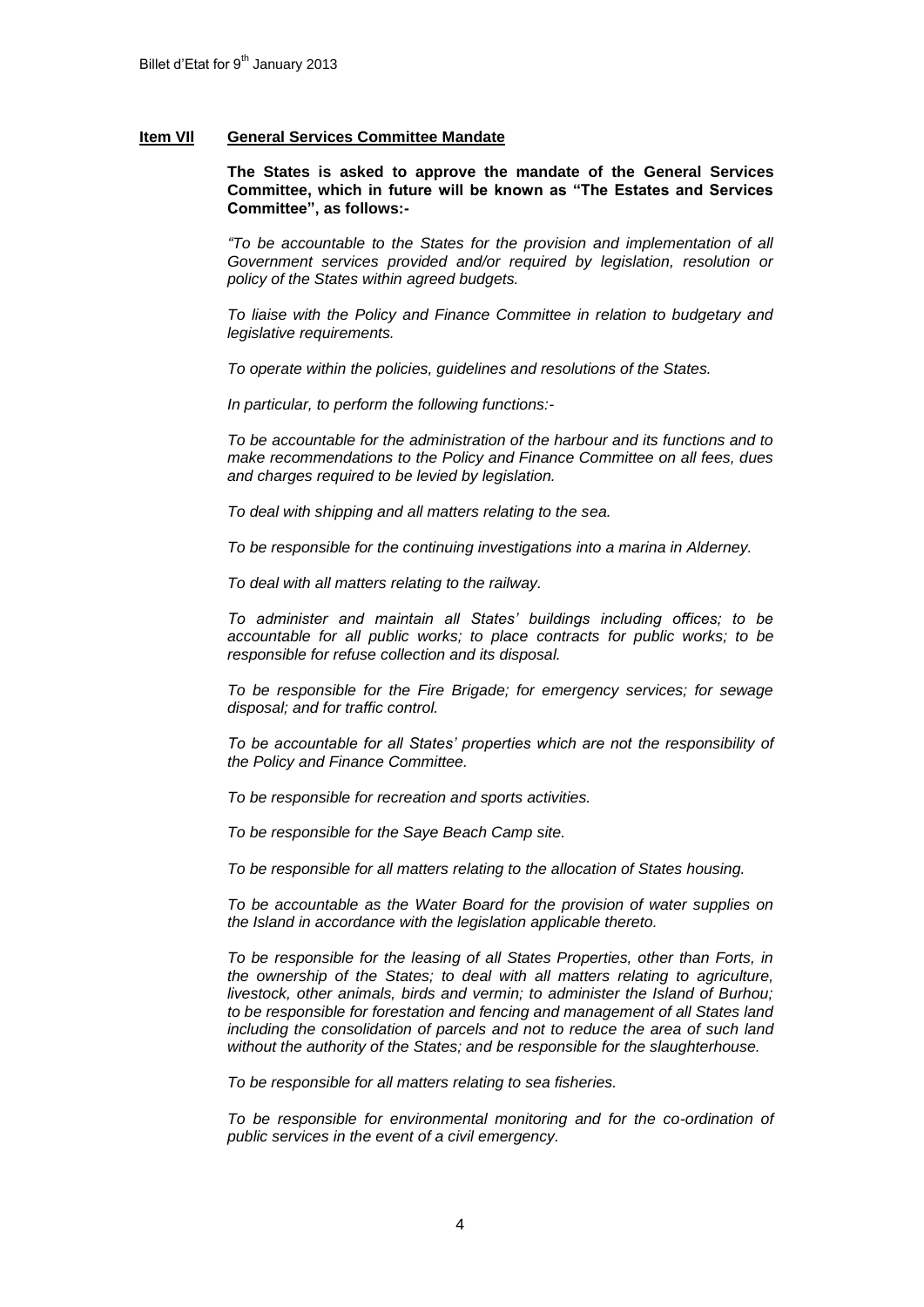*To be responsible for the establishment of a working party to be known as the Civil Emergency Working Party which shall include amongst its members the following people:-*

*The President of the States, the States Analyst, the Chief Fire Officer, the Manager of the Water Board, the States Engineer, the General Manager of Alderney Electricity Limited, the resident Sergeant of the Police in Alderney, the Harbour Officer, a Medical Practitioner; a representative of St. John Ambulance (unless otherwise represented); a Communications adviser(s); the person appointed as Co-ordinator of the emergency services, and if in existence the Officer Commanding the Junior Militia.*

*The Working Party shall appoint a Chairman from amongst its members."*

# **Item VIII Building and Development Control Committee Mandate**

# **The States is asked to approve the mandate of the Building and Development Control Committee as follows:-**

*"To be the Authority for approving plans in both the public and private sector; to be responsible for the Le Banquage Housing Scheme; to administer The Building and Development Control (Alderney) Law, 2002, as amended; to be the Committee to make recommendations to the States on the maximum number of dwellings to be permitted in any given period in accordance with Section 15 of The Building & Development Control (Alderney) Law, 2002; to administer Building Regulations made under the provisions of The Building & Development Control (Alderney) Law, 2002, and any other law or laws by which they may be replaced.*

*To be responsible for the preparation of a policy and strategy for environmental conservation and ecology on the Island."*

# **Item IX Committee Chairmen**

# **The States is asked to elect the Chairmen of the following Committees:**

- **1. Policy and Finance Committee**
- **2. General Services Committee**
- **3. Building and Development Control Committee**

# **Item X Two additional Committees**

**The States is asked:-**

- **1. To approve two additional committees which shall be sub-committees of the Policy and Finance Committee and whose mandates shall be determined from time to time by the Policy and Finance Committee; namely:**
	- **i. Finance Committee**
	- **ii. Business Development, Tourism and Marketing Committee**
- **2. To elect the Chairman of the Finance Committee**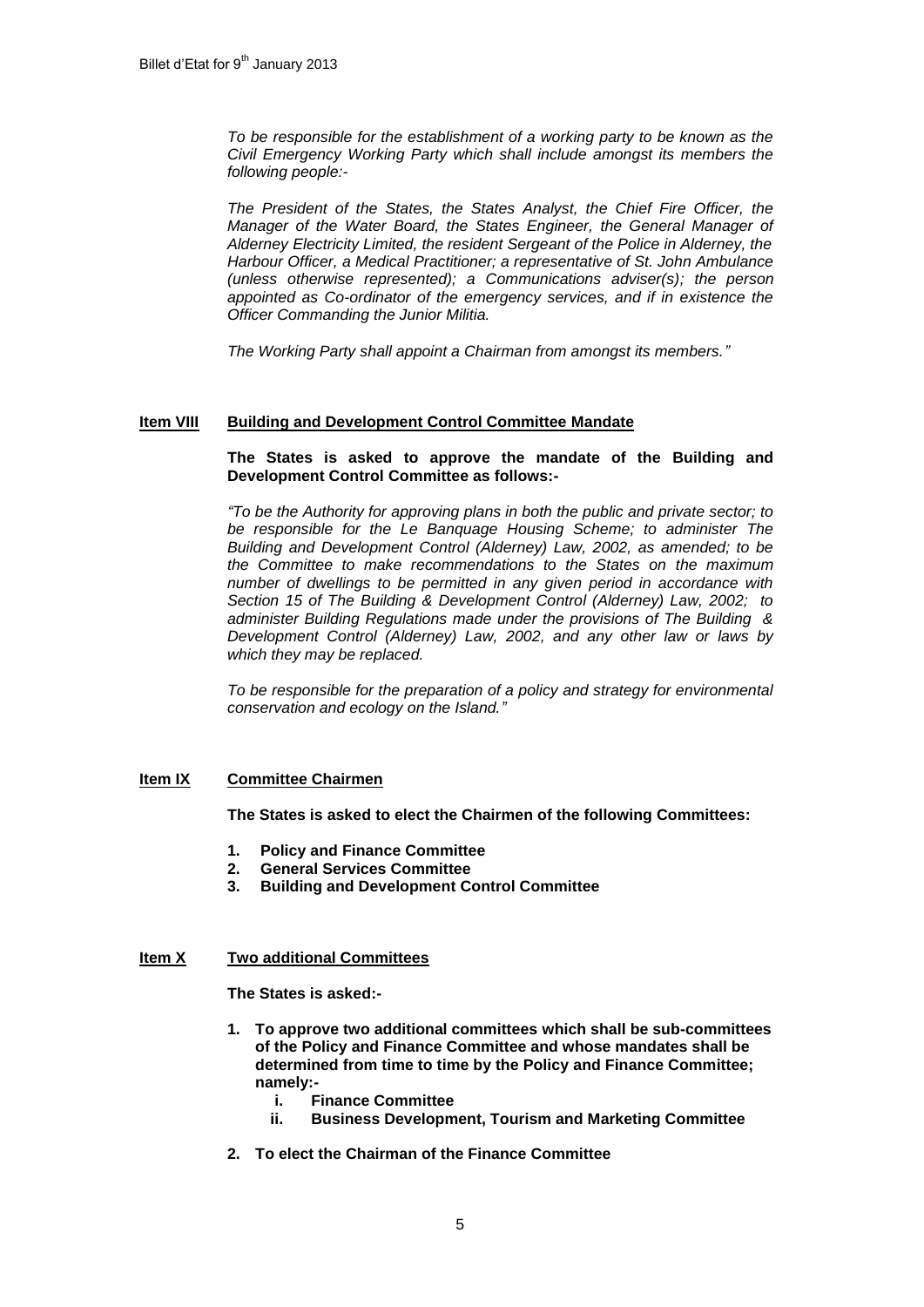**3. To elect the Chairman of the Business Development, Tourism and Marketing Committee**

#### **Item XI Members of the Policy and Finance Committee**

**The States is asked to appoint the Chairmen of the following Committees:-**

- **1. General Services Committee**
- **2. Building and Development Control Committee**
- **3. Finance Committee**
- **4. Business Development, Tourism and Marketing Committee,**

**to be members of the Policy & Finance Committee**

# **Item XII (a) Committee Members of other Committees**

**The States is asked to appoint the members of the following committees:-**

- **1. Three members to the General Services Committee**
- **2. Four members to the Building and Development Control Committee**
- **3. Three members to the Finance Committee**
- **4. Three members to the Business Development, Tourism and Marketing Committee**

# **Item XII (b) Other Appointments:**

**The States is asked to elect three members to sit on the Management Committee in the affairs of the Alderney Branch of the Commonwealth Parliamentary Association (the President being Ex-officio Chairman).**

#### **Item XlII The States Bank Accounts**

**The States is asked to make the following arrangements relating to the operation of the States Bank Accounts:-**

- **1. To empower any one member of the Policy and Finance Committee with the States Treasurer or her deputy; or the Chief Executive and the States Treasurer or her deputy to operate the States Bank Accounts.**
- **2. To empower any one member of the Policy and Finance Committee with the States Treasurer or her deputy; or the States Treasurer or her deputy with the Chief Executive to operate the Water Board Bank Account.**

#### **Item XIV Election of Alderney Representatives to sit in the Guernsey States of Deliberation**

**The States is asked:-**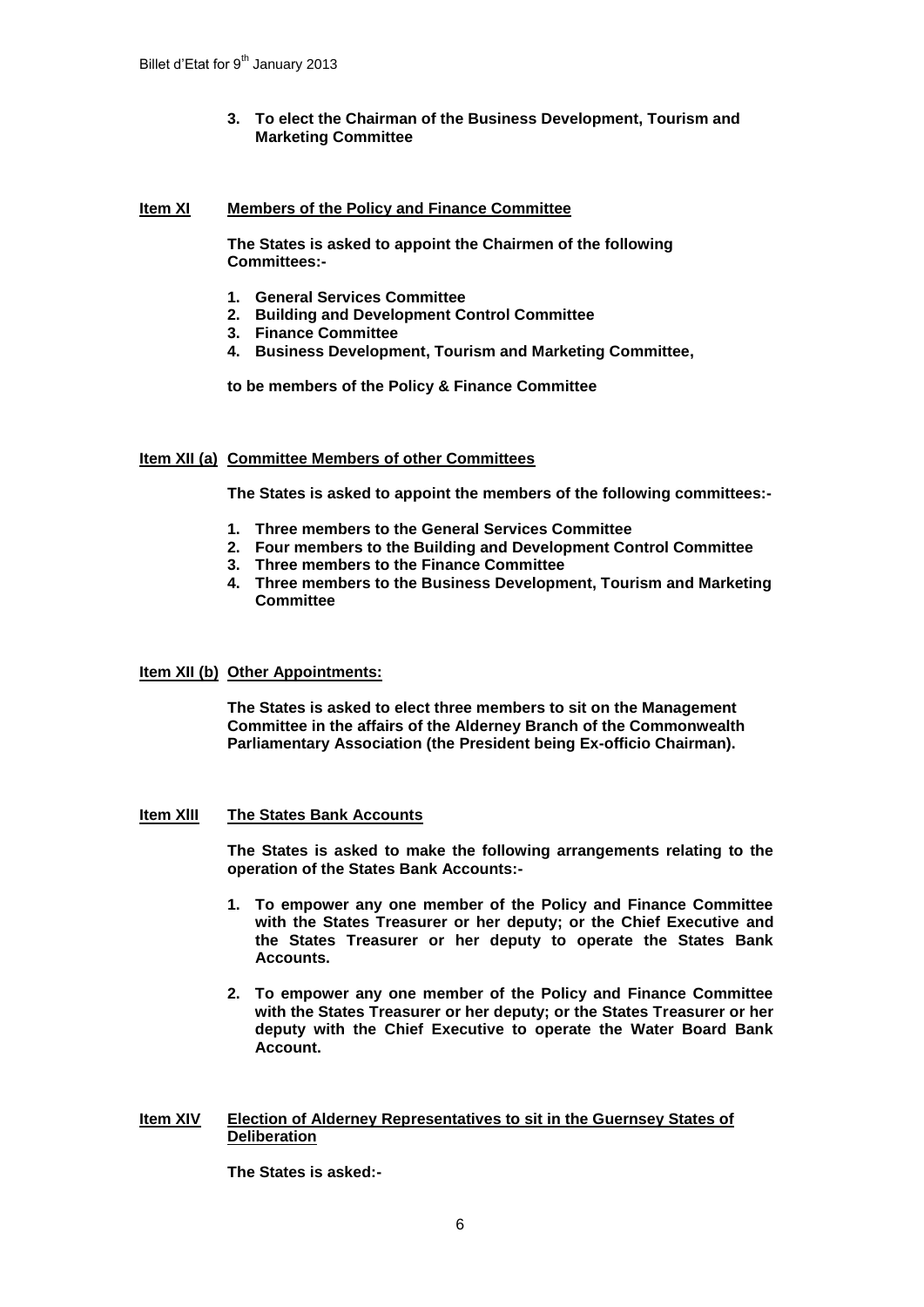- **(a) To elect two members to sit in the Guernsey States of Deliberation for 2013, and**
- **(b) To elect two other members to sit in the Guernsey States of Deliberation as Alternative Representatives for 2013.**

## **Item XV Maritime Labour Convention – Enabling Legislation proposals**

# **The following letter has been received from Mr Stuart Trought, President of the States of Alderney:-**

*"Please find enclosed a letter from the Bailiff, dated 5 th December 2012, seeking approval of the above proposals.*

*I* would therefore be obliged if you would debate this matter at your meeting on *9 th January 2012 and give your approval as set out in the letter.*

> *W Stuart Trought President"*

#### **The States is asked to approve:-**

- **1. The proposals set out in Section 3 of that Report**
- **2. The Project de Loi entitled "The Employment Agencies (Enabling Provisions) (Bailiwick of Guernsey) Law, 2012" and to authorise the Bailiff to present a most humble petition to Her Majesty in Council praying for Her Royal Sanction thereto.**

Note; A copy of the Projet de Loi entitled "The Employment Agencies (Enabling Provisions) (Bailiwick of Guernsey) Law, 2012" may be seen at the States Office, Island Hall, and in the Library.

# **Item XVI The Air Navigation (Bailiwick of Guernsey) Law, 2012 and The Aviation (Amendment) (Bailiwick of Guernsey) Law, 2012**

**The following letter has been received from Mr Stuart Trought, President of the States of Alderney:-**

*"Please find enclosed a letter from the Bailiff, dated 14th December 2012, seeking approval of the above Projets de Loi.*

*I would therefore be obliged if you would debate this matter at your meeting on 9 th January 2012 and give your approval as set out in the letter.*

> *W Stuart Trought President"*

#### **The States is asked to approve:-**

- **1. The Air Navigation (Bailiwick of Guernsey) Law, 2012**
- **2. The Aviation (Amendment) (Bailiwick of Guernsey) Law, 2012**

Note; Copies of the Projets de Loi entitled "The Air Navigation (Bailiwick of Guernsey) Law, 2012" and "The Aviation (Amendment) (Bailiwick of Guernsey) Law, 2012" may be seen at the States Office, Island Hall, and in the Library.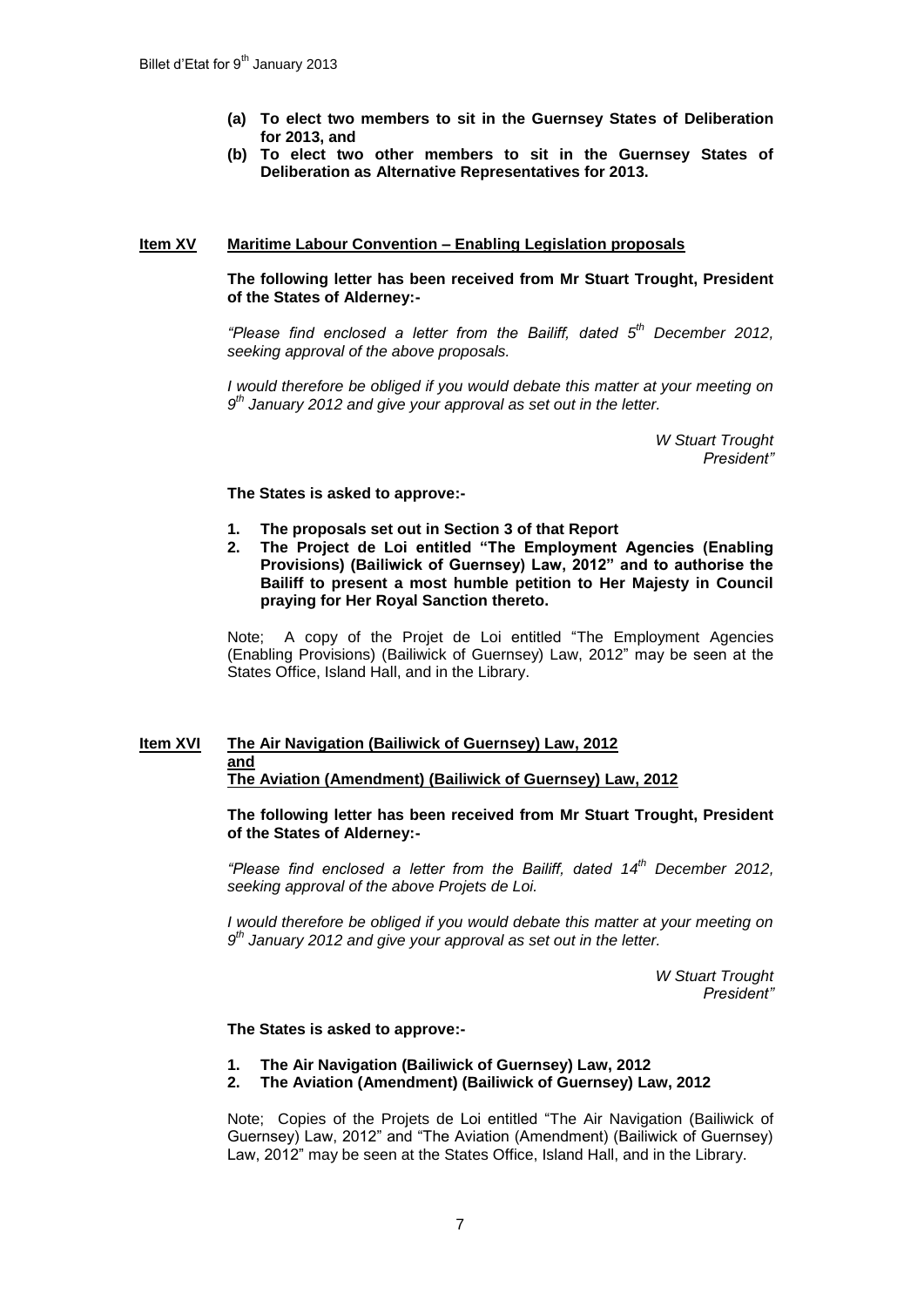# **Item XVII Commercial Quay Revetment Renovation**

## **The following letter has been received from Mr John Beaman, Chairman of the Policy and Finance Committee:-**

*"The Commercial Quay is a strategic asset to the Island of Alderney in that it is the only location on the Island for the handling of heavy cargo and oil products. Its continued utilisation is therefore essential. The Commercial Quay was renovated in the period 2008 – 2011 and involved widening and strengthening of the quay structure. To accommodate changes to the quay structure, the works also included construction of a rock revetment. Problems with the revetment, principally a slumping of the revetment profile and loss of some armour stones, were observed soon after completion of the works. Having completed a series of investigations and having had a redesign of the revetment produced the States of Alderney now wish to proceed with renovation works to a section of the revetment.*

*The Scope of the Project includes:*

- *Breaking out and disposal of an approx. 10m long, 5m high section of retaining wall;*
- *Removal and disposal of primary rock armour layer, secondary rock underlayer and 400mm of core material from an approx. 25m long section of curved rock armoured revetment approx. 9.5m high;*
- *Re-establishing a new three layered revetment section and additional toe;*
- *Reinstating the 10m long, 5m high retaining wall using existing T Blocks available on the Island and supplemented as necessary;*

# *Tender Process*

*Invitations to Tender were issued on 4 September 2012 to the following five prequalified*

*Tenderers:*

- *Geomarine Ltd*
- *Mackley Construction*
- *Raymond Brown Construction Ltd*
- *Trant Construction Ltd*
- *Dean & Dyball*

*On receipt of Tender Document Dean & Dyball declined to tender.*

*Priced Tender Documents were received by the States of Alderney from the following Tenderers on Monday 29th October 2012:*

- *Geomarine Ltd*
- *Mackley Construction*
- *Raymond Brown Construction Ltd*
- *Trant Construction Ltd*

*Digital copies of Priced Tender Documents were received by Mouchel on Friday 2 nd November and hard copies were received on Monday 5th November 2012.*

*The Tenderers were asked to provide costs for the following options:*

*Option A specified reuse of rock arising from the existing revetment and from other locations on the island, sorted, broken and graded by the*